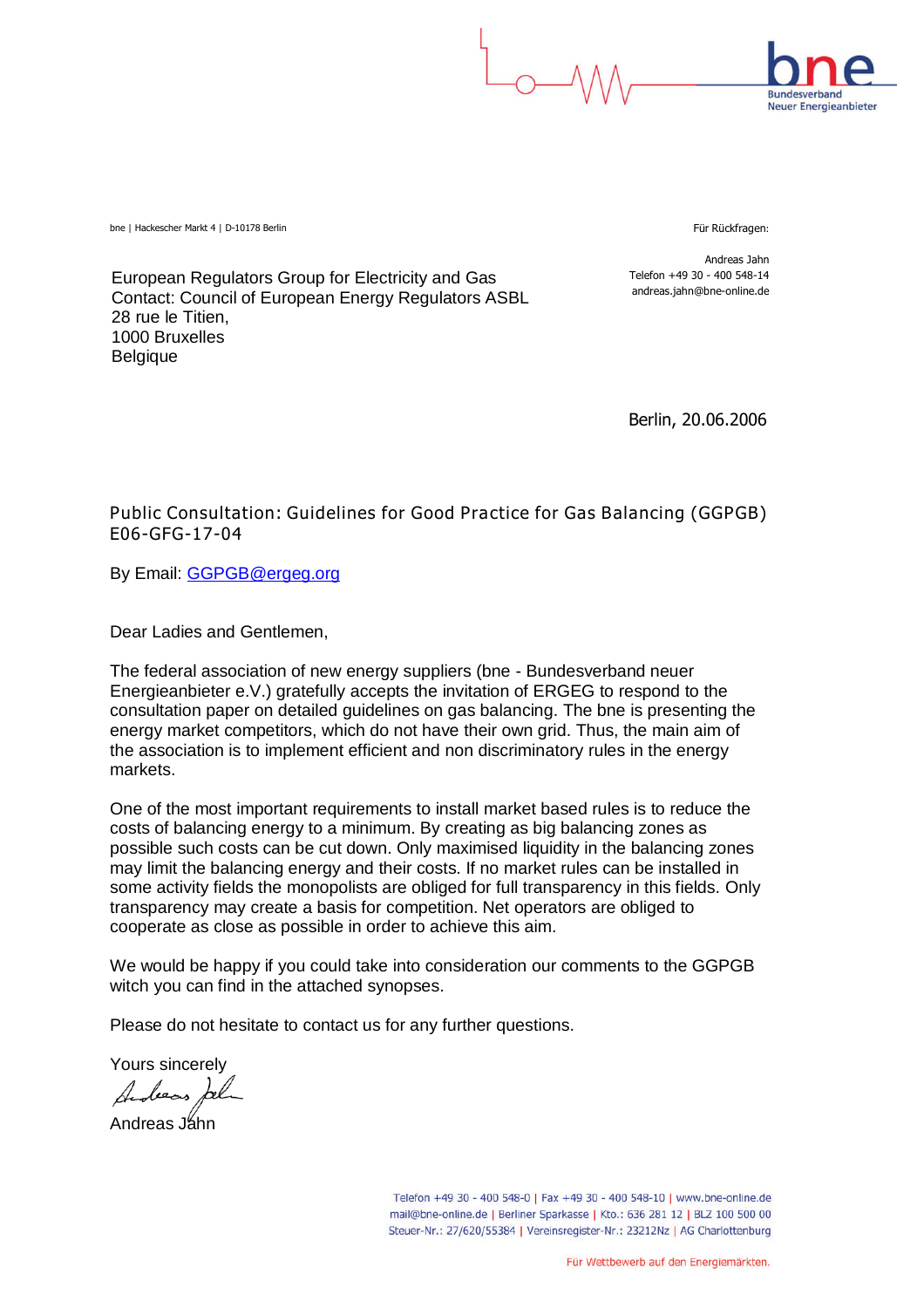# **Appendix: Synopses**

| Actual text of the guidelines                                                                                                                                                                                                                                                                                                                    | <b>Comments</b>                                                                                                                                                                                                                                                                                                                                                                                                                                                                                                                                                                                                                                                                                                                                                            | Proposal for re-phrasing |
|--------------------------------------------------------------------------------------------------------------------------------------------------------------------------------------------------------------------------------------------------------------------------------------------------------------------------------------------------|----------------------------------------------------------------------------------------------------------------------------------------------------------------------------------------------------------------------------------------------------------------------------------------------------------------------------------------------------------------------------------------------------------------------------------------------------------------------------------------------------------------------------------------------------------------------------------------------------------------------------------------------------------------------------------------------------------------------------------------------------------------------------|--------------------------|
| 1. Required characteristics of a balancing regime                                                                                                                                                                                                                                                                                                |                                                                                                                                                                                                                                                                                                                                                                                                                                                                                                                                                                                                                                                                                                                                                                            |                          |
| 1.1 As provided for in Article 25.2.b of the<br>Directive 2003/55/EC of the 26 June 2003, "the<br>regulatory authorities shall be responsible for<br>fixing or approving prior to their entry into force,<br>at least the methodologies used to calculate or<br>establish the terms and conditions for  the<br>provision of balancing services". | Emphasis needs to be put on "prior"<br>to their entry into force". BNE<br>believes that the ex-ante approval of<br>rules, methodologies and tariffs or<br>tariff structures are essential to<br>ensure non-discriminatory access to<br>balancing services. This<br>understanding shall dominate the<br>guidelines as the design of<br>balancing zones can carry huge<br>impediments for shippers.<br>Guidelines should make clear, that<br>even the design of balancing zones<br>refer to methodologies. BNE<br>believes in particular that<br>contractual arrangements for<br>cooperation among network<br>operators, in particular<br>where states have more than<br>one network operator and/or<br>where networks overlap<br>each other.<br>the size of balancing zones |                          |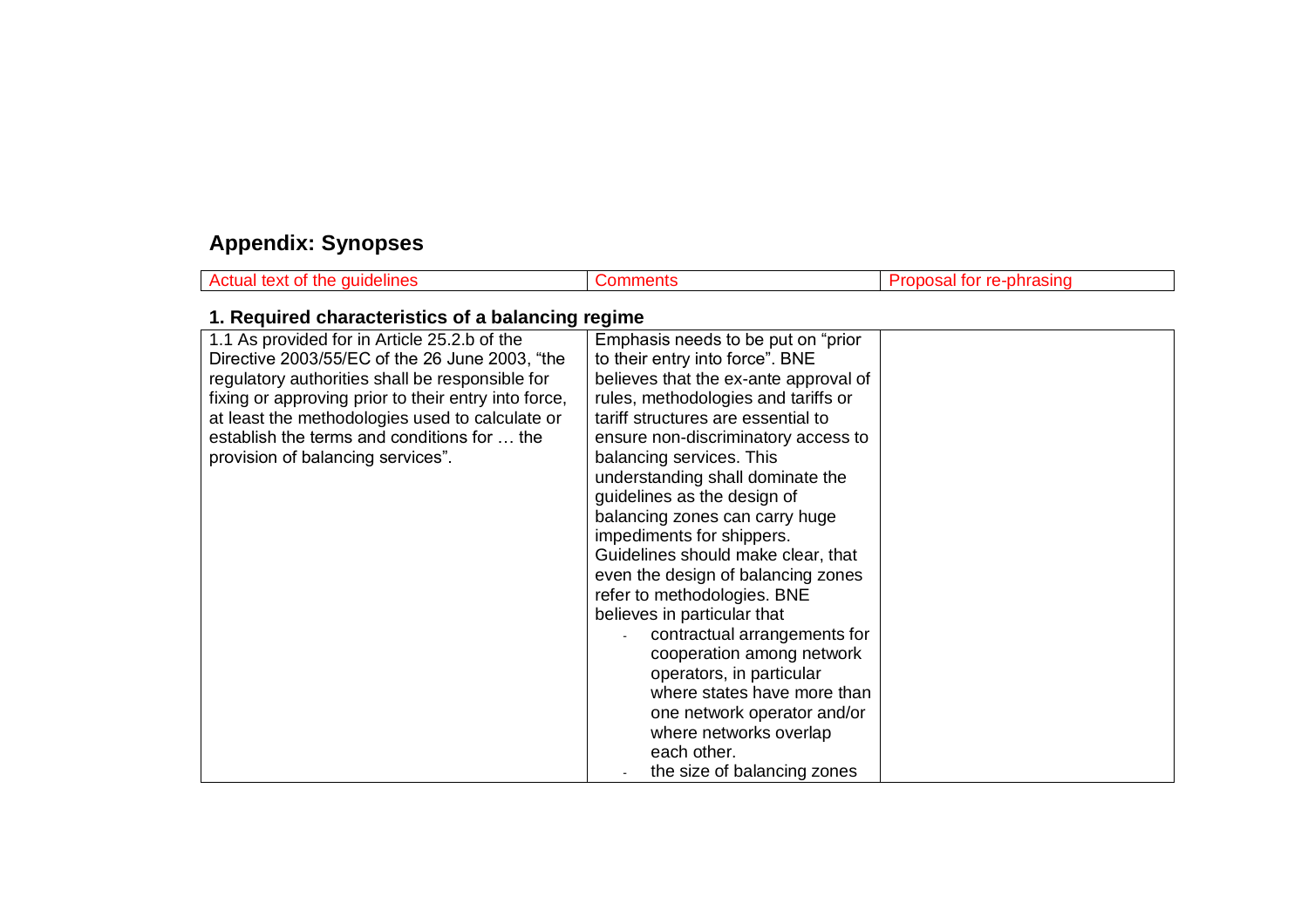|                                                                                                                                                                                                                                                                                                                               | (in terms of exit capacity)<br>the treatment of integrated<br>storage<br>refer to the "methodologies" lines<br>out in the directive.                                                                                                                                                                                                            |                                                                                                                                                                                                                                                                                                                                                                                                                        |
|-------------------------------------------------------------------------------------------------------------------------------------------------------------------------------------------------------------------------------------------------------------------------------------------------------------------------------|-------------------------------------------------------------------------------------------------------------------------------------------------------------------------------------------------------------------------------------------------------------------------------------------------------------------------------------------------|------------------------------------------------------------------------------------------------------------------------------------------------------------------------------------------------------------------------------------------------------------------------------------------------------------------------------------------------------------------------------------------------------------------------|
| 1.2 Balancing rules shall be fair, non-<br>discriminatory and transparent and shall be<br>based on objective market based criteria.<br>Balancing rules shall reflect genuine system and<br>market needs taking into account the resources<br>available to the TSO and to the network user.                                    |                                                                                                                                                                                                                                                                                                                                                 |                                                                                                                                                                                                                                                                                                                                                                                                                        |
| 1.3 The development of balancing rules should<br>be subject to appropriate consultation (unless<br>the balancing rules are already specified in<br>national legislation where this requirement would<br>not be relevant) with market participants and<br>decisions should be supported by objective<br>criteria and analysis. | Balancing rules specified in national<br>legislation are not necessarily<br>representing technical facilitation. In<br>particular they might have been<br>developed in a bundled, potentially<br>discriminating environment. They<br>can be a huge burden to shippers<br>and must be discussed in the light of<br>unbundled network operations. | 1.3 The development of balancing<br>rules should be subject to<br>appropriate consultation on EU level<br>(because on national level further<br>consultation are necessary) (unless<br>these balancing rules are already<br>specified in national legislation<br>where this requirement would not be<br>relevant) with market participants<br>and decisions should be supported<br>by objective criteria and analysis. |
| 1.4 Where balancing rules (including rules<br>relating to imbalance charges) are implemented<br>by the TSO they should be equally applied to its<br>own commercial operations and related<br>undertakings, where part of a vertically<br>integrated company, as to third parties.                                             | It should be made clear that this<br>relates to the methodologies as well<br>as to the location of balancing.<br>There must be one virtual area<br>where balancing is being performed<br>in order to maximise the overall<br>benefit for all shippers.                                                                                          |                                                                                                                                                                                                                                                                                                                                                                                                                        |
| 1.5 The balancing rules should be designed to<br>minimise the residual physical balancing role of<br>the TSO subject to the safe and economic                                                                                                                                                                                 |                                                                                                                                                                                                                                                                                                                                                 |                                                                                                                                                                                                                                                                                                                                                                                                                        |

Page 3/11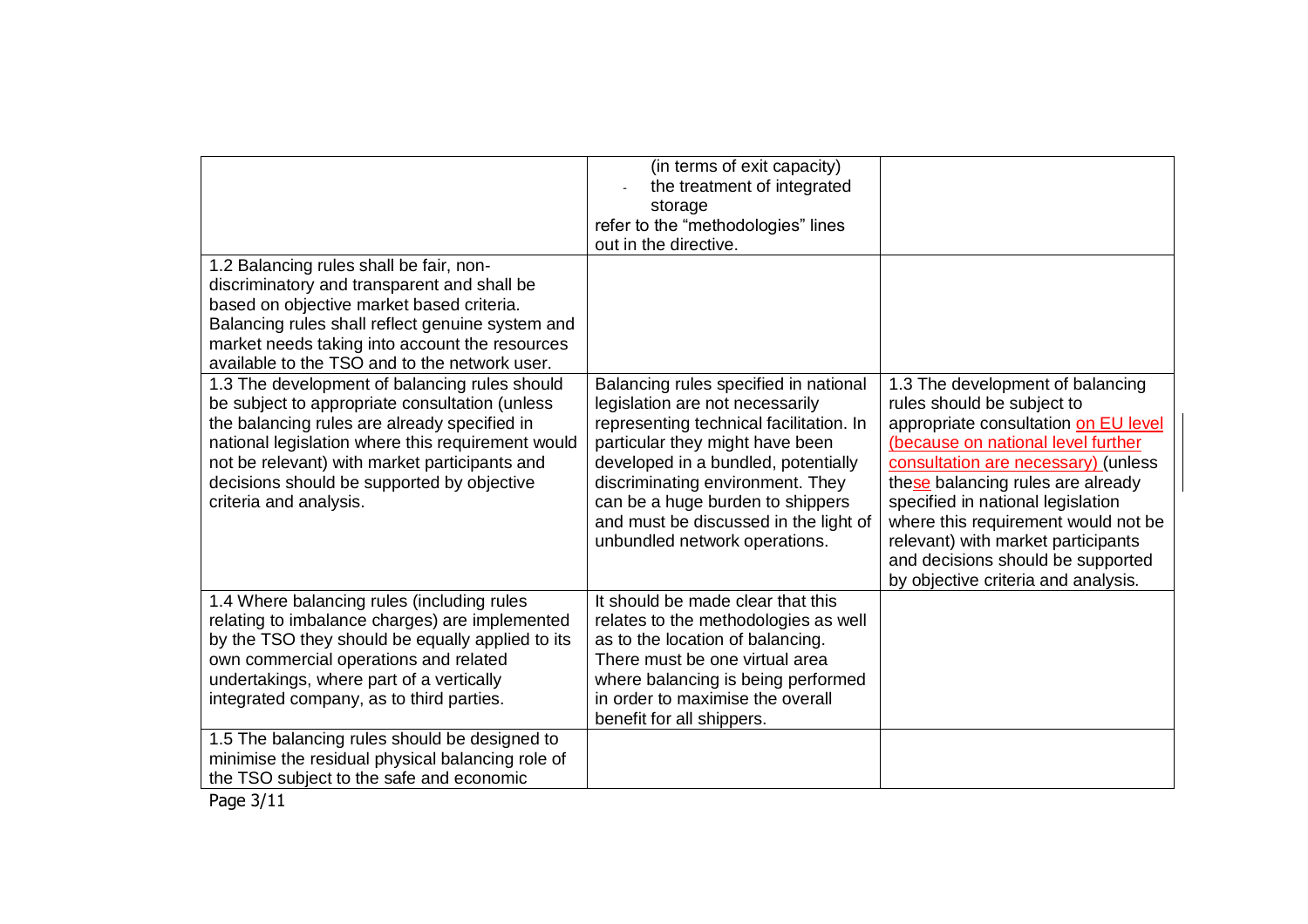| operation<br>other relevant<br>network<br>and<br>the<br>OT      |  |
|-----------------------------------------------------------------|--|
| uirements specified in<br>' hereunder.<br>regu.<br>section<br>ີ |  |

#### **- Balancing period**

| 1.6 The balancing system can be based on        |  |
|-------------------------------------------------|--|
| balancing periods characterised by a settlement |  |
| procedure at the end of the balancing period.   |  |
| The choice of an appropriate balancing period   |  |
| needs to be based on a balanced assessment      |  |
| against a number of objective criteria. These   |  |
| should include:                                 |  |
| The operational capabilities of the             |  |
| transportation system to balance the            |  |
| system;                                         |  |
| The flexibility and balancing tools that        |  |
| are elaborated by the TSO and offered to        |  |
| market participants;                            |  |
| The fact that consumers have on the             |  |
| average a daily offtake profile;                |  |
| The interaction of balancing period with        |  |
| effective commercial incentives to              |  |
| balance, in particular interactions of          |  |
| shorter balancing periods in electricity        |  |
| markets with potentially longer periods in      |  |
| gas;                                            |  |
| The interaction with balancing periods in       |  |
| connected gas systems to ensure that no         |  |
| undue barriers to cross border trade are        |  |
| created;                                        |  |
| Availability and accuracy of the                |  |
| information over the relevant period that       |  |
| is made available to network users              |  |

Page 4/11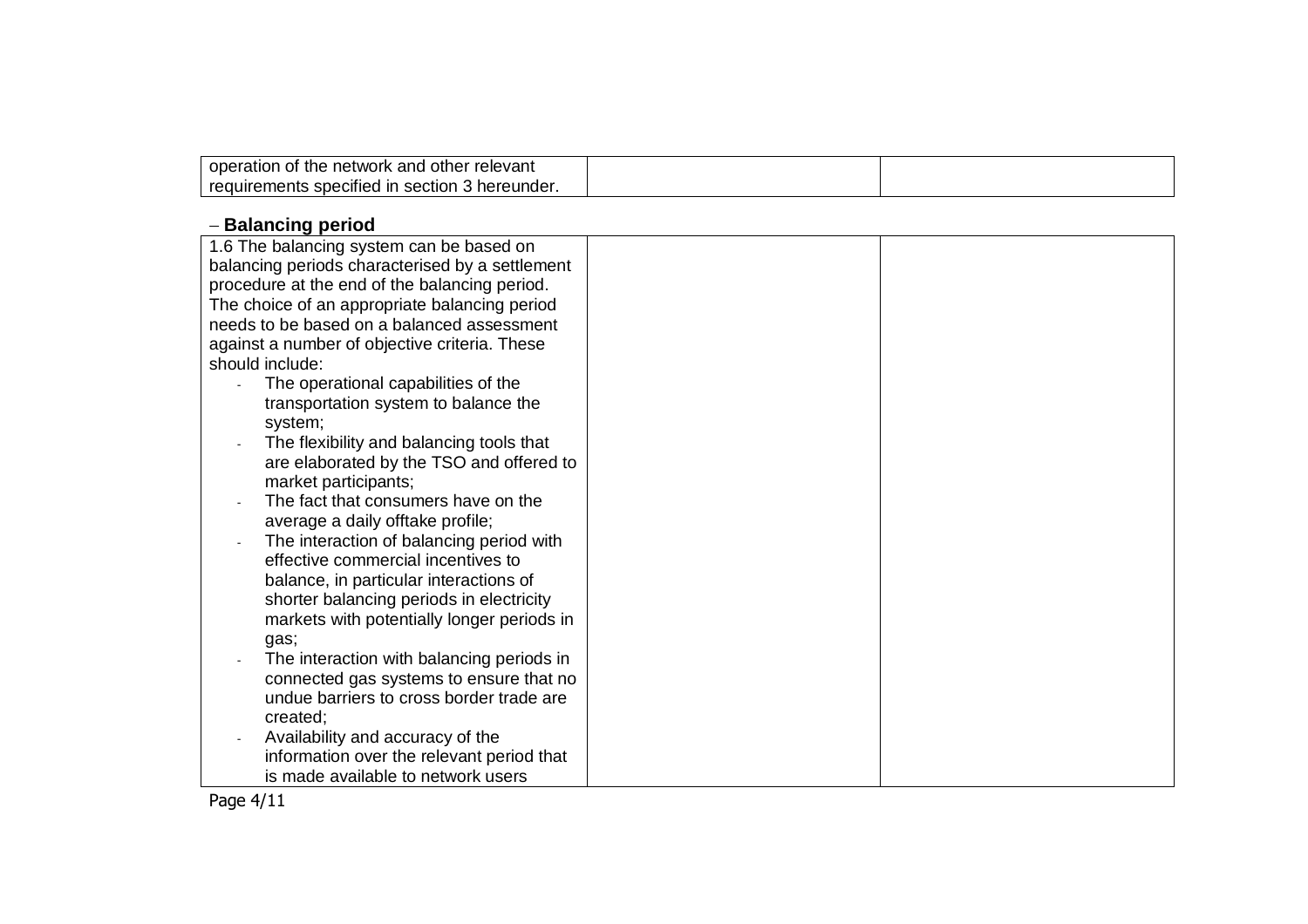| concerning their imbalance position<br>allowing them to take timely balancing<br>actions:<br>The costs imposed to TSOs and network<br>users by particular balancing regimes, for<br>example the IT costs of providing more<br>regular information flows over shorter<br>balancing periods and the transaction<br>costs incurred by network users from<br>potentially taking more frequent<br>balancing actions; and<br>Nomination and re-nomination<br>procedures complementary to the<br>frequency of balance. |                                                                                                                                                                                                                                                                                                                                                                                                                                                                                                             |                                                                                                                                                                                                                                                                                                                                                                                                                                                                                         |
|-----------------------------------------------------------------------------------------------------------------------------------------------------------------------------------------------------------------------------------------------------------------------------------------------------------------------------------------------------------------------------------------------------------------------------------------------------------------------------------------------------------------|-------------------------------------------------------------------------------------------------------------------------------------------------------------------------------------------------------------------------------------------------------------------------------------------------------------------------------------------------------------------------------------------------------------------------------------------------------------------------------------------------------------|-----------------------------------------------------------------------------------------------------------------------------------------------------------------------------------------------------------------------------------------------------------------------------------------------------------------------------------------------------------------------------------------------------------------------------------------------------------------------------------------|
| 1.7 Where a balancing period is used, daily is<br>preferred (unless a different period is specified<br>in national law) and unless there are<br>technical/operational reasons that mean that<br>hourly balancing is necessary to ensure that the<br>system can be balanced and/or for safety and<br>security reasons. Whatever arrangements are<br>put in place they should not create any undue<br>barriers to entry - particularly for new (and<br>smaller) market entrants.                                  | As mentioned before, national law<br>might not necessarily consider the<br>overall technical feasibilities of<br>balancing.<br>The need for hourly balancing<br>needs to be approved by the<br>relevant authority after public<br>hearing/consultation. Also, if hourly<br>balancing is being implemented, it<br>should have impact on tariffs.<br>The guidelines could also suggest to<br>implement sub-day periods for<br>balancing. That could create a huge<br>potential for European<br>harmonisation. | 1.7 Where a balancing period is<br>used, daily is preferred (unless a<br>different period is specified in<br>national law) and unless there are<br>technical/operational reasons that<br>mean that hourly balancing is<br>necessary to ensure that the system<br>can be balanced and/or for safety<br>and security reasons. Whatever<br>arrangements are put in place they<br>should not create any undue<br>barriers to entry - particularly for<br>new (and smaller) market entrants. |
| 1.8 As an alternative to balancing systems<br>based on a balancing period, a balancing<br>system can require that the cumulated                                                                                                                                                                                                                                                                                                                                                                                 | BNE welcomes the proposal to<br>combine different approaches.<br>However it must be made sure, that                                                                                                                                                                                                                                                                                                                                                                                                         |                                                                                                                                                                                                                                                                                                                                                                                                                                                                                         |
|                                                                                                                                                                                                                                                                                                                                                                                                                                                                                                                 |                                                                                                                                                                                                                                                                                                                                                                                                                                                                                                             |                                                                                                                                                                                                                                                                                                                                                                                                                                                                                         |

Page 5/11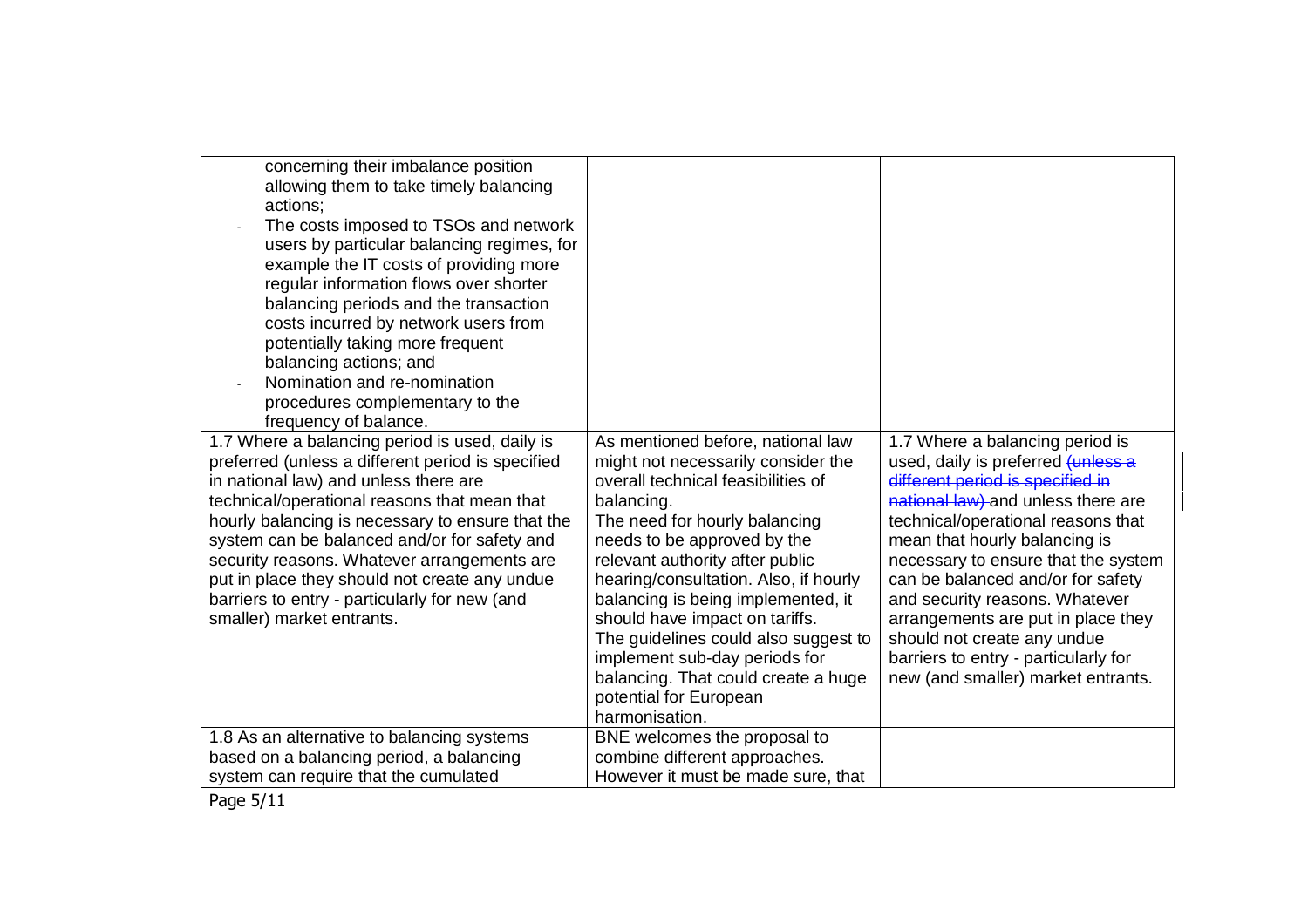| imbalance must be kept by the network user<br>within specified tolerance levels, in which case<br>no settlement procedure is needed. A<br>combination of both approaches is also possible.                                                                                                                                                                                                                                                                                                                                                                                                                                            | the flexibility made available to<br>shippers represents the overall<br>potential of the grid. The network<br>operator should have a genuine<br>interest to market as much flexibility<br>as possible by offering additional<br>balancing.                                 |  |
|---------------------------------------------------------------------------------------------------------------------------------------------------------------------------------------------------------------------------------------------------------------------------------------------------------------------------------------------------------------------------------------------------------------------------------------------------------------------------------------------------------------------------------------------------------------------------------------------------------------------------------------|----------------------------------------------------------------------------------------------------------------------------------------------------------------------------------------------------------------------------------------------------------------------------|--|
| 1.9 It is important that network users are not<br>exposed to undue risks that they cannot manage<br>effectively and/or without incurring inefficient<br>costs that could create barriers to entry to the<br>market. Therefore market participants should<br>have access to appropriate information,<br>adequate re-nomination procedures and<br>flexibility tools/services so that they can manage<br>their imbalance positions (and therefore risk)<br>efficiently, taking into account the relevant<br>characteristics of the balancing system, in<br>particular the balancing period and/or the width<br>of the tolerance margins. | The guidelines should outline the<br>essential elements of "appropriate"<br>information. BNE believes that a<br>continuous publication of linepack is<br>indispensable for effective trading<br>and the development of a day-<br>ahead, within-day and ex-post<br>trading. |  |

### **Imbalance charges**

| 1.10 The tariffs for tolerance services or          | Imbalance charges must be             | 1.10 The tariffs for tolerance      |
|-----------------------------------------------------|---------------------------------------|-------------------------------------|
| imbalance charges include all charges due by        | generated by market mechanism         | services or imbalance charges       |
| the network user in the cases where his             | and public auctions for the provision | include all charges due by the      |
| imbalance remains within the specified tolerance    | of balancing capacity.                | network user in the cases where his |
| levels. Imbalance charges shall be cost             | In order to reflect cost-based        | imbalance remains within the        |
| reflective to the extent possible, whilst providing | imbalance charges, the grid area      | specified tolerance levels.         |
| appropriate incentives on network users to          | where balancing is being offered      | Imbalance charges shall be cost     |
| balance their input and offtake of gas. They shall  | must be as large as possible.         | reflective to the extent possible,  |
| not hamper the entry of new market entrants.        | In order to be cost reflective        | published on a daily basis, applied |

Page 6/11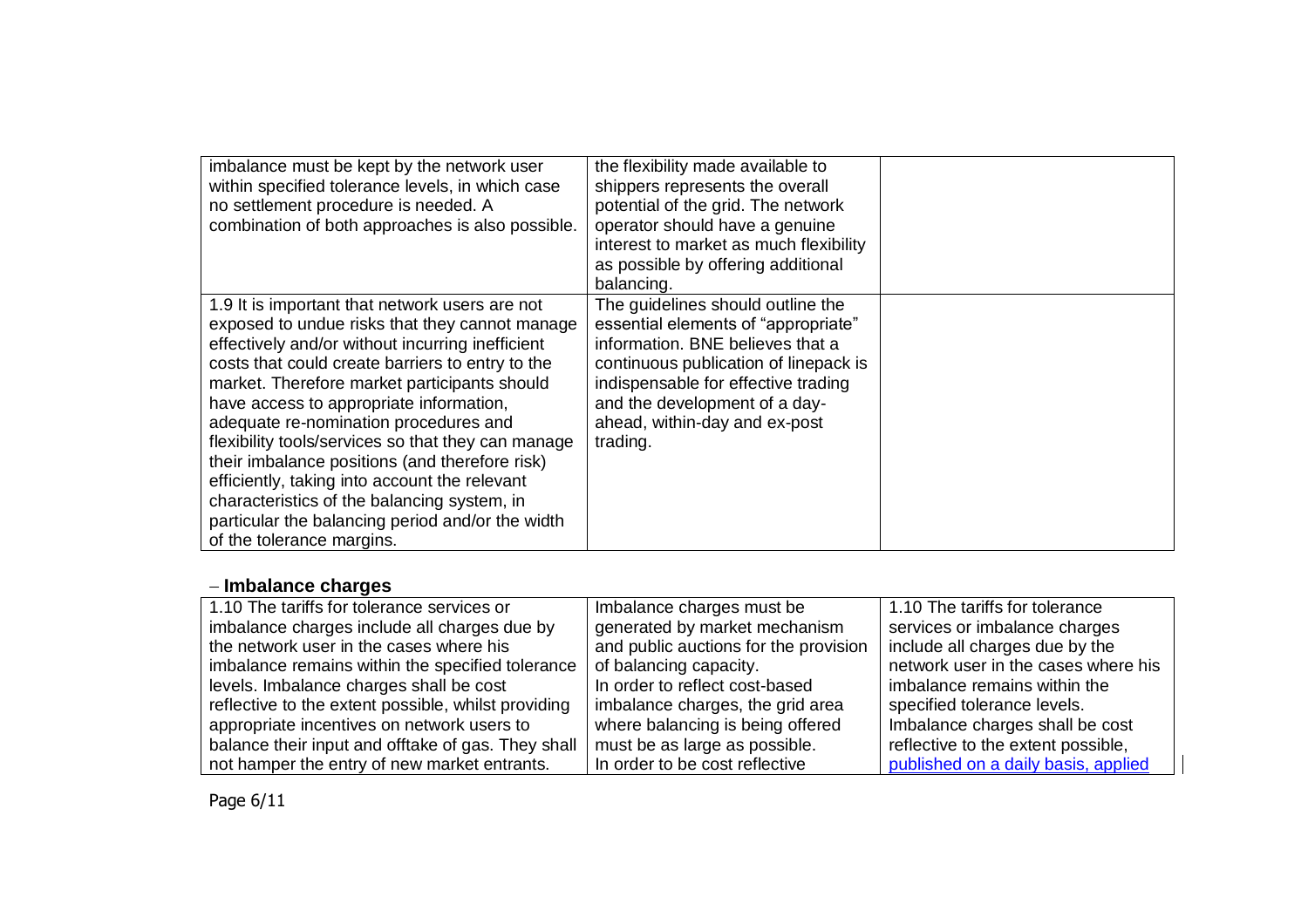|                                                                                                                                                                                                                                                                                                                       | imbalance charges must be linked<br>to the balancing market. In order to<br>provide a real incentive to balance<br>the portfolio, they have to be as<br>actual as possible and must not<br>reflect historic cost of procurement<br>(such as historic average import<br>price). This puts the emphasis on<br>the development of a traded market<br>as an objective for member states<br>that would provide effectively<br>generated day prices. | ex-post one day whilst providing<br>appropriate incentives on network<br>users to balance their input and<br>offtake of gas. They shall not<br>hamper the entry of new market<br>entrants. Moreover they must reflect<br>that large incumbents have<br>portfolios that generally have a low<br>level of imbalance. |
|-----------------------------------------------------------------------------------------------------------------------------------------------------------------------------------------------------------------------------------------------------------------------------------------------------------------------|------------------------------------------------------------------------------------------------------------------------------------------------------------------------------------------------------------------------------------------------------------------------------------------------------------------------------------------------------------------------------------------------------------------------------------------------|--------------------------------------------------------------------------------------------------------------------------------------------------------------------------------------------------------------------------------------------------------------------------------------------------------------------|
| 1.11 They shall be fair and non-discriminatory<br>and based on objective criteria. They shall avoid<br>cross-subsidisation between network users and<br>shall not hamper the entry of new market<br>entrants.                                                                                                         |                                                                                                                                                                                                                                                                                                                                                                                                                                                |                                                                                                                                                                                                                                                                                                                    |
| 1.12 Any calculation methodology for imbalance<br>charges as well as final tariffs shall be made<br>public by either the relevant authority or the TSO<br>as appropriate.                                                                                                                                             | It is essential to make public the<br>calculation methodology only after a<br>consultation process and only after<br>the relevant authority has approved<br>the methodology as being adequate.                                                                                                                                                                                                                                                 | 1.12 Any calculation methodology<br>for imbalance charges as well as<br>final tariffs shall be made public by<br>either the relevant authority or the<br>TSO as appropriate only after the<br>relevant authority has approved the<br>calculation methodology.                                                      |
| 1.13 There should also be accurate targeting of<br>system balancing and operation costs to those<br>participants that caused them to be incurred.<br>Any costs that cannot be targeted should be<br>allocated back to network users in a non-<br>discriminatory manner.<br>1.14 Where information flows are a problem |                                                                                                                                                                                                                                                                                                                                                                                                                                                |                                                                                                                                                                                                                                                                                                                    |
| TSOs shall use provisional allocations in the                                                                                                                                                                                                                                                                         |                                                                                                                                                                                                                                                                                                                                                                                                                                                |                                                                                                                                                                                                                                                                                                                    |

Page 7/11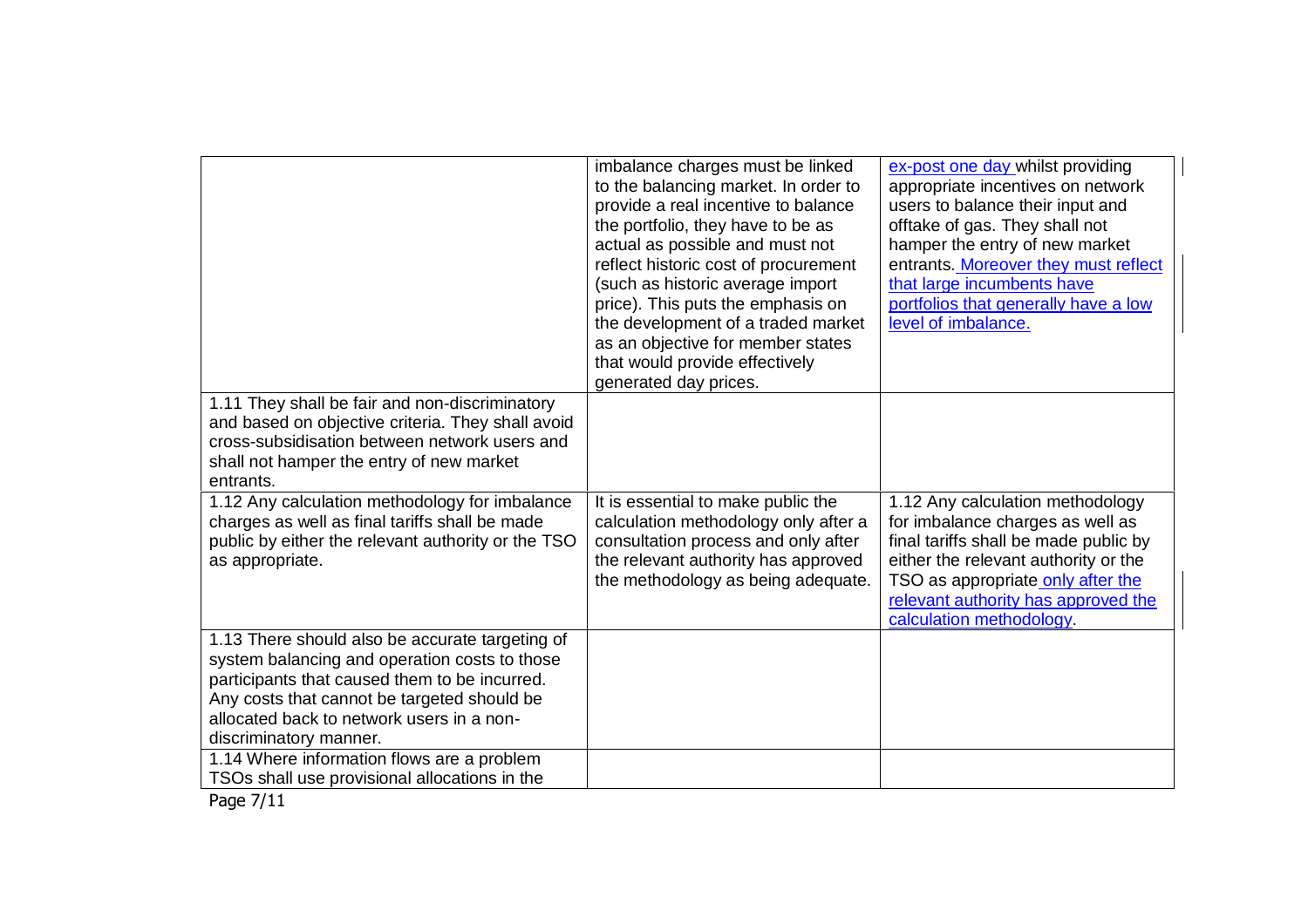| calculation of imbalance charges to reduce the<br>risk for network users.                                                                                                                                                                                                                                   |                                                                                                                                                            |  |
|-------------------------------------------------------------------------------------------------------------------------------------------------------------------------------------------------------------------------------------------------------------------------------------------------------------|------------------------------------------------------------------------------------------------------------------------------------------------------------|--|
| 1.15 The time period within which charges are<br>confirmed and the method for calculating<br>provisional allocations should be approved<br>where appropriate by the relevant regulatory<br>authority after proper consultation with the TSO<br>and network users should there be any<br>subsequent changes. | The allocation of imbalances and<br>the publication of imbalance<br>charges must be almost in real time.<br>There must not be a delay of days<br>or weeks. |  |

#### **- Penalty Charges**

| 1.16 TSOs may impose penalty charges on<br>network users whose imbalance between input<br>and offtake from the transmission system<br>exceeds the specified tolerance levels subject to<br>these charges being in accordance with the<br>terms of 1.1.                                                                                                                                              |                                                        |  |
|-----------------------------------------------------------------------------------------------------------------------------------------------------------------------------------------------------------------------------------------------------------------------------------------------------------------------------------------------------------------------------------------------------|--------------------------------------------------------|--|
| 1.17 Penalty charges which exceed the actual<br>balancing costs incurred insofar as such costs<br>correspond to those of an efficient and<br>structurally comparable network operator and<br>are transparent shall be taken into account when<br>calculating tariffs in a way that does not reduce<br>the TSOs interest in balancing and shall be<br>approved by the relevant regulatory authority. | Penalty charges must be based on<br>market mechanisms. |  |

# **Trading and pooling of imbalance positions**

| 1.18 In the absence of a well functioning/liquid  | A new entrant faces huge barriers to   1.18 In the absence of a well             |                                  |
|---------------------------------------------------|----------------------------------------------------------------------------------|----------------------------------|
| within day market allowing market participants to | l entry and be in an inferior position to   functioning/liquid within day market |                                  |
| manage their imbalance positions efficiently the  | the incumbent who trades a huge                                                  | allowing market participants to  |
| TSO could have systems in place to facilitate the | portfolio, if there is no possibility to                                         | manage their imbalance positions |

Page 8/11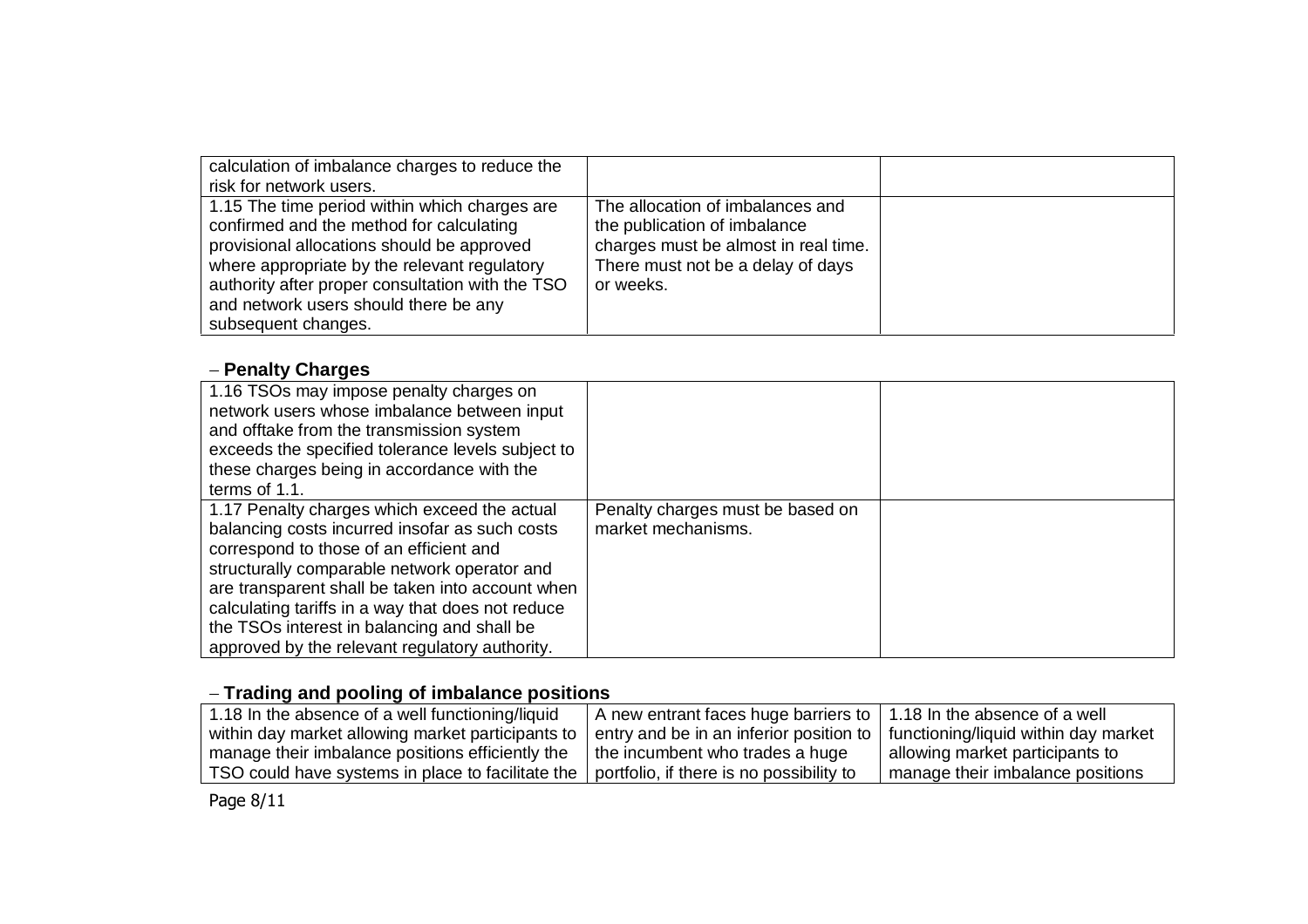| pooling and trading of imbalance positions. | pool imbalances among different   | efficiently the TSO could must have |
|---------------------------------------------|-----------------------------------|-------------------------------------|
|                                             | shippers. Pooling systems must be | systems in place to facilitate the  |
|                                             | compulsory!                       | pooling and trading of imbalance    |
|                                             |                                   | positions.                          |

#### **Tolerance Levels and Tolerance Services**

| 1.19 Where provided, tolerance levels and<br>services should be designed in a way that<br>reflects the actual technical capabilities of the<br>transmission system.                                                                                                                                                                                                                                                                                                      |                                                                                                                                                                        |  |
|--------------------------------------------------------------------------------------------------------------------------------------------------------------------------------------------------------------------------------------------------------------------------------------------------------------------------------------------------------------------------------------------------------------------------------------------------------------------------|------------------------------------------------------------------------------------------------------------------------------------------------------------------------|--|
| 1.20 In the case of non-market based balancing<br>systems, tolerance levels shall be designed in a<br>way that either reflects seasonality or results in a<br>tolerance level higher than that resulting from<br>seasonality, and that reflects the actual technical<br>capabilities of the transmission system.<br>Tolerance levels shall reflect genuine system<br>and market needs taking into account the<br>resources available to the TSO and the network<br>user. | It needs to made clear, that<br>storage, in particular cavern<br>capacity, provides daily and weekly<br>balancing rather than being storage<br>in the traditional way. |  |
| 1.21 In respect of tolerance services particular<br>account should be taken of the extent to which<br>tolerances may be utilised by network users to<br>offer "balancing gas" or cause balancing costs to<br>be incurred by the TSO that are subsequently<br>socialised.                                                                                                                                                                                                 |                                                                                                                                                                        |  |

## **Market information and transparency of balancing arrangements**

| 1.22 Each TSO should implement user-friendly   For the aggregate imbalance, TSOs |                                   |  |
|----------------------------------------------------------------------------------|-----------------------------------|--|
| systems to make public, as a minimum, the                                        | need to publish real-time data on |  |
| I information relating to the areas specified in                                 | linepack that can be read and     |  |

Page 9/11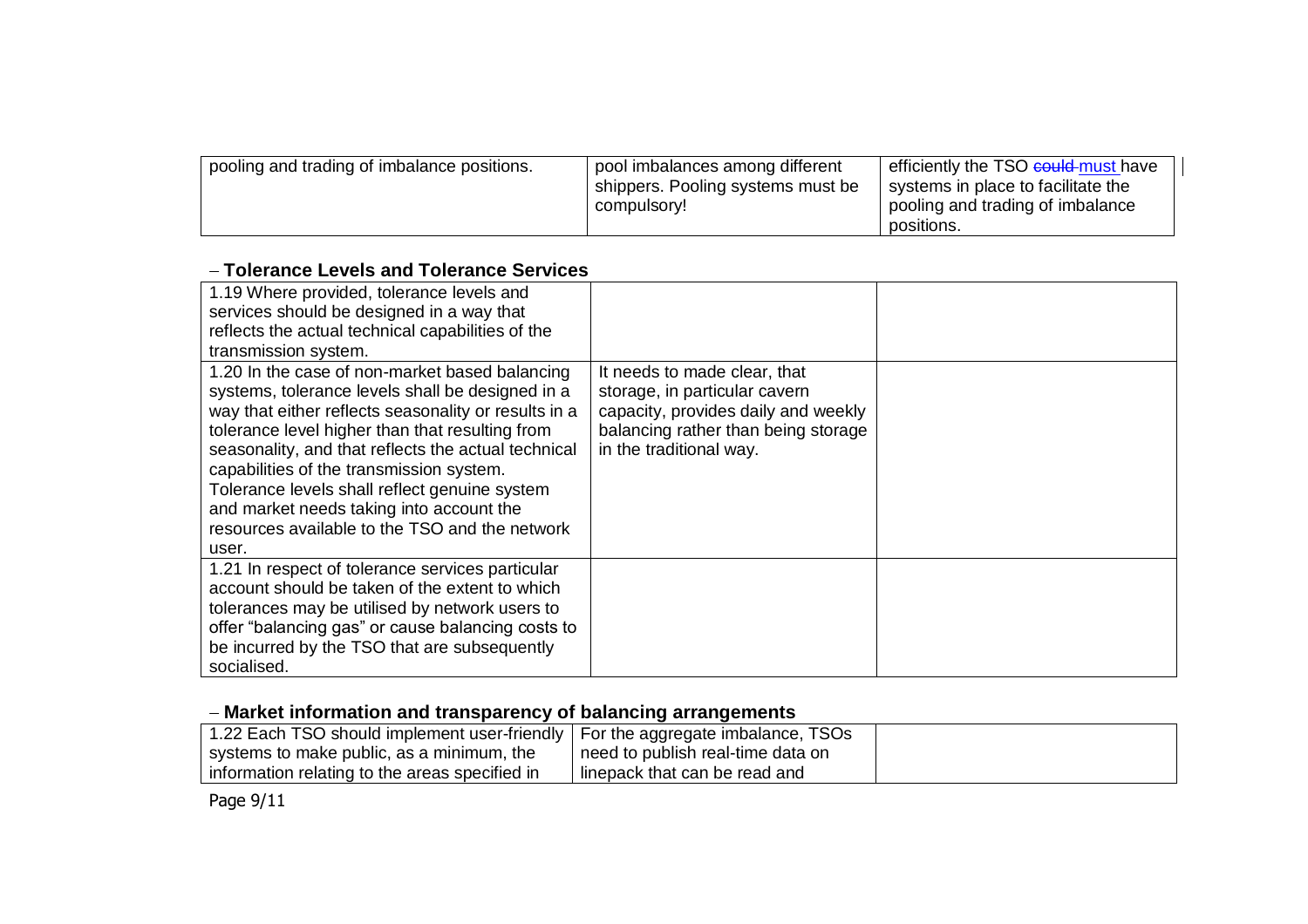| Annex 2 in a timely manner in national<br>language and in English on the internet. The<br>level of information published shall be set out<br>by each TSO, based on the balancing regime<br>in place and approved by the relevant<br>regulatory authority in consultation with<br>network users. Information shall be disclosed<br>in a meaningful, quantitatively clear and easily<br>accessible way and on a non-discriminatory<br>basis taking into account Article 6 and Article | processed easily with traditional<br>software in order to link into IT and<br>trading/supervision software. |                                            |
|-------------------------------------------------------------------------------------------------------------------------------------------------------------------------------------------------------------------------------------------------------------------------------------------------------------------------------------------------------------------------------------------------------------------------------------------------------------------------------------|-------------------------------------------------------------------------------------------------------------|--------------------------------------------|
| 9.1 c) of the Gas Regulation4.                                                                                                                                                                                                                                                                                                                                                                                                                                                      |                                                                                                             |                                            |
| 1.23 Each TSO shall also make available<br>confidentially to each user its balancing status<br>and other information relating to the areas<br>specified in Annex 2.                                                                                                                                                                                                                                                                                                                 |                                                                                                             |                                            |
| 1.24 Non-confidential information must be                                                                                                                                                                                                                                                                                                                                                                                                                                           | Individual commercial interests of                                                                          | 1.24 Non-confidential information          |
| provided promptly and on the same time scale                                                                                                                                                                                                                                                                                                                                                                                                                                        | network users can not justify to harm                                                                       | must be provided promptly and on           |
| to all users on non-discriminatory bases.                                                                                                                                                                                                                                                                                                                                                                                                                                           | the right of transparency for                                                                               | the same time scale to all users on        |
| Network users may request the TSO not to                                                                                                                                                                                                                                                                                                                                                                                                                                            | remaining shippers. Any reason for                                                                          | non-discriminatory bases. Network          |
| publish information about the aggregate use of                                                                                                                                                                                                                                                                                                                                                                                                                                      | non-publication is not proportionate,                                                                       | users may request the TSO not to           |
| balancing services if such publication would                                                                                                                                                                                                                                                                                                                                                                                                                                        | is unfair, and discriminatory. The                                                                          | publish information about the              |
| harm the commercial interest of the user(s). In                                                                                                                                                                                                                                                                                                                                                                                                                                     | TSO can not represent the interest of                                                                       | aggregate use of balancing services        |
| cases of non-publication, the relevant National                                                                                                                                                                                                                                                                                                                                                                                                                                     | particular shippers.                                                                                        | if such publication would harm the         |
| Regulatory Authority (NRA) will, when                                                                                                                                                                                                                                                                                                                                                                                                                                               |                                                                                                             | commercial interest of the user(s). In     |
| requested by relevant parties, review the                                                                                                                                                                                                                                                                                                                                                                                                                                           |                                                                                                             | cases of non-publication, the relevant     |
| decision not to publish. In doing so, it will                                                                                                                                                                                                                                                                                                                                                                                                                                       |                                                                                                             | <b>National Regulatory Authority (NRA)</b> |
| balance the commercial sensitivity of                                                                                                                                                                                                                                                                                                                                                                                                                                               |                                                                                                             | will, when requested by relevant           |
| information against the public interest for                                                                                                                                                                                                                                                                                                                                                                                                                                         |                                                                                                             | parties, review the decision not to        |
| transparency. If it considers that the reason for                                                                                                                                                                                                                                                                                                                                                                                                                                   |                                                                                                             | publish. In doing so, it will balance      |
| non-publication are not proportionate, are                                                                                                                                                                                                                                                                                                                                                                                                                                          |                                                                                                             | the commercial sensitivity of              |
| unfair, or discriminatory, the relevant national                                                                                                                                                                                                                                                                                                                                                                                                                                    |                                                                                                             | information against the public interest    |
| regulatory authority can require that the TSO                                                                                                                                                                                                                                                                                                                                                                                                                                       |                                                                                                             | for transparency. If it considers that     |

Page 10/11